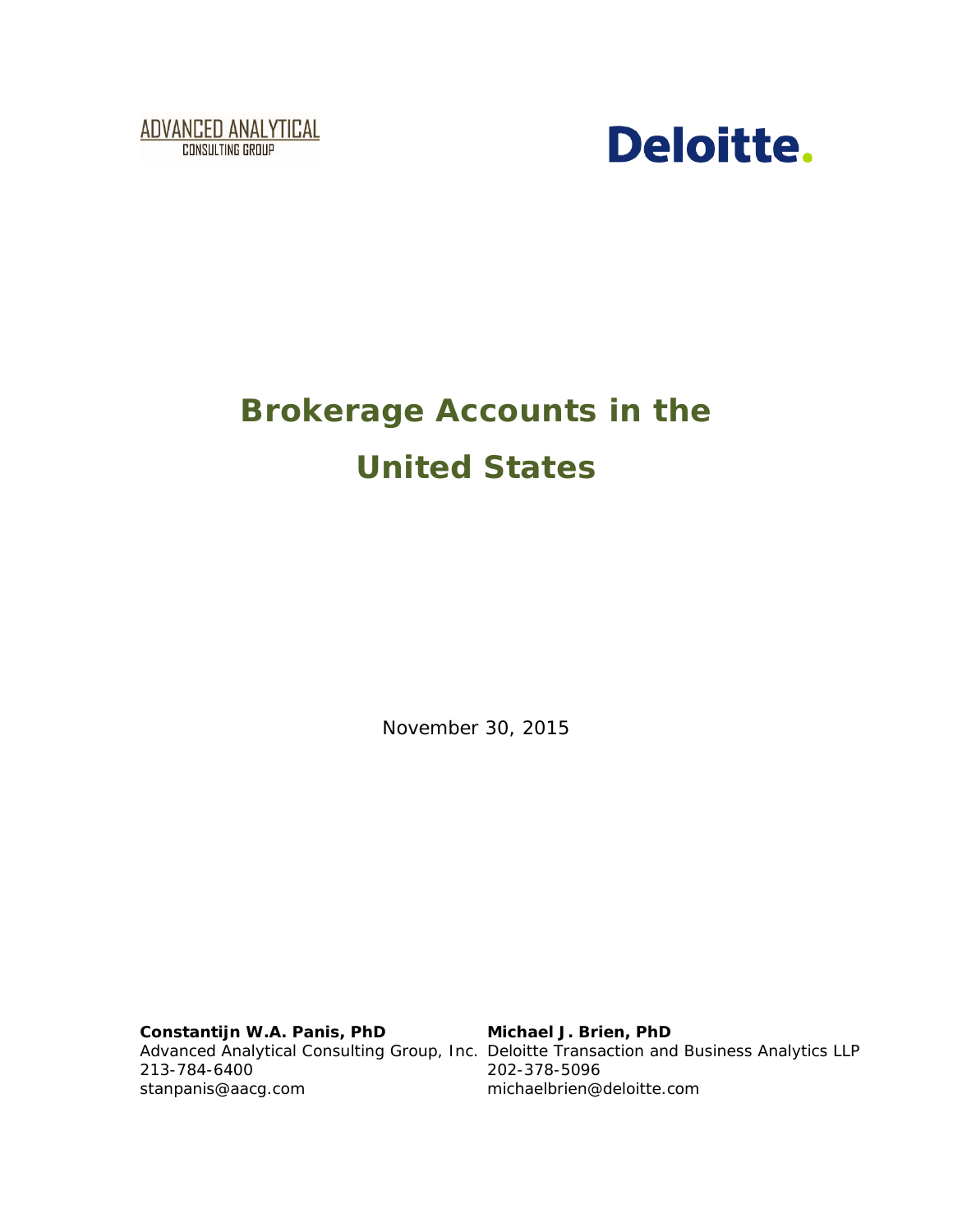## <span id="page-1-0"></span>**ABSTRACT**

This document outlines the extent to which American households have brokerage accounts, use advice from brokers, and related issues. The analysis is based on the 2001-2013 Survey of Consumer Finances, a triennial household survey.

We find that 17 million American households owned a brokerage account in 2013, down from 19 million in 2001. Most households with a brokerage account also owned an Individual Retirement Account (IRA). While some households actively traded through their brokerage account, 65% traded at most three times in the year before the survey interview.

In 2013, 27% of households with brokerage accounts reported using the advice of a broker for saving and investment decisions, down from 35% in 2001. Excluding assets in IRAs and defined contribution (DC) plans, on average, households with a brokerage account owned \$248,000 in stocks, \$221,000 in mutual funds, and \$51,000 in bonds. However, most of those holdings were concentrated among relatively few investors; at the median, stock holdings were \$6,200, and most households with a brokerage account did not hold any mutual funds or bonds outside of IRAs and DC plans. In addition, most households with a brokerage account owned an IRA or a DC plan with average balances of about \$237,000 and \$140,000, respectively.

i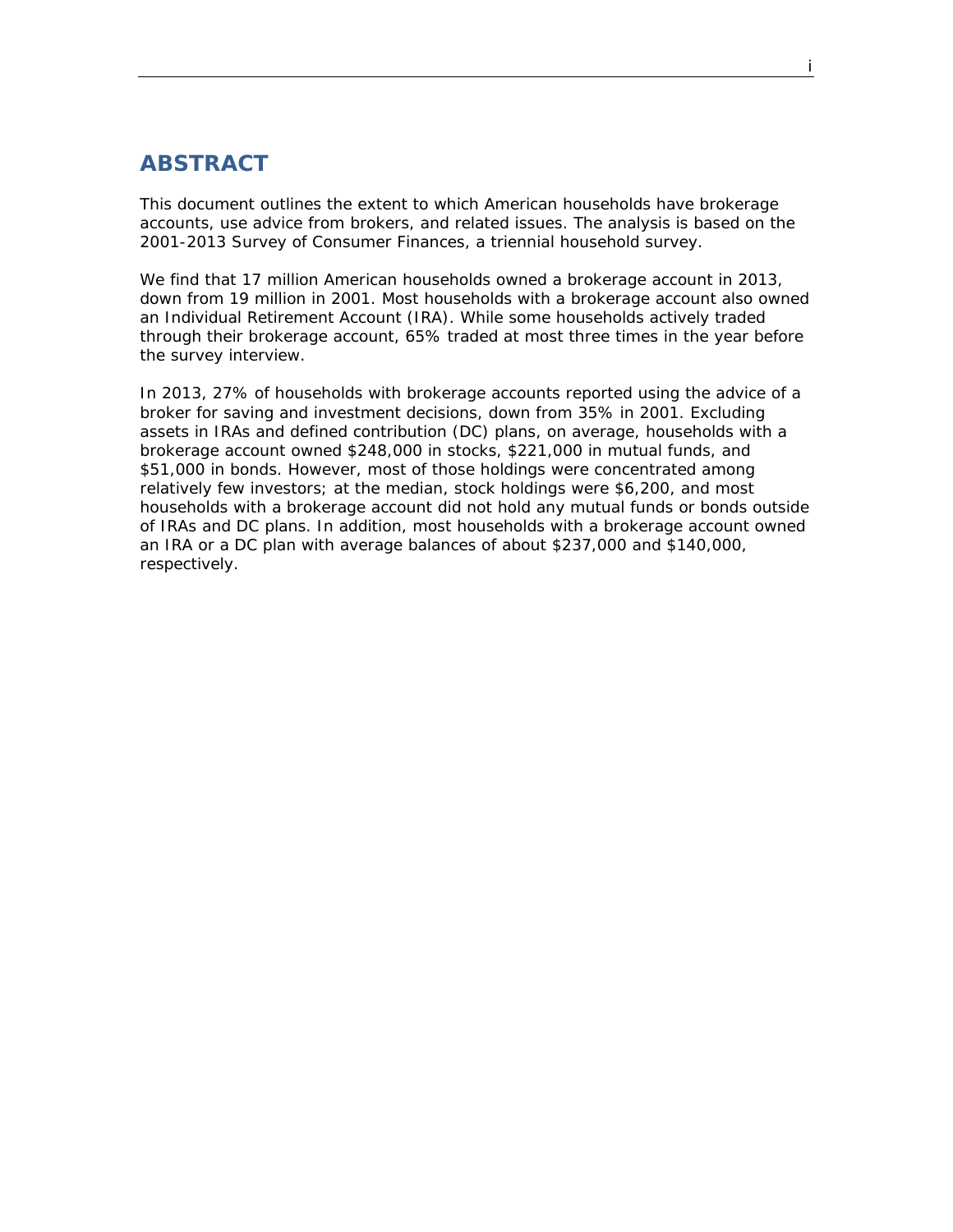# **CONTENTS**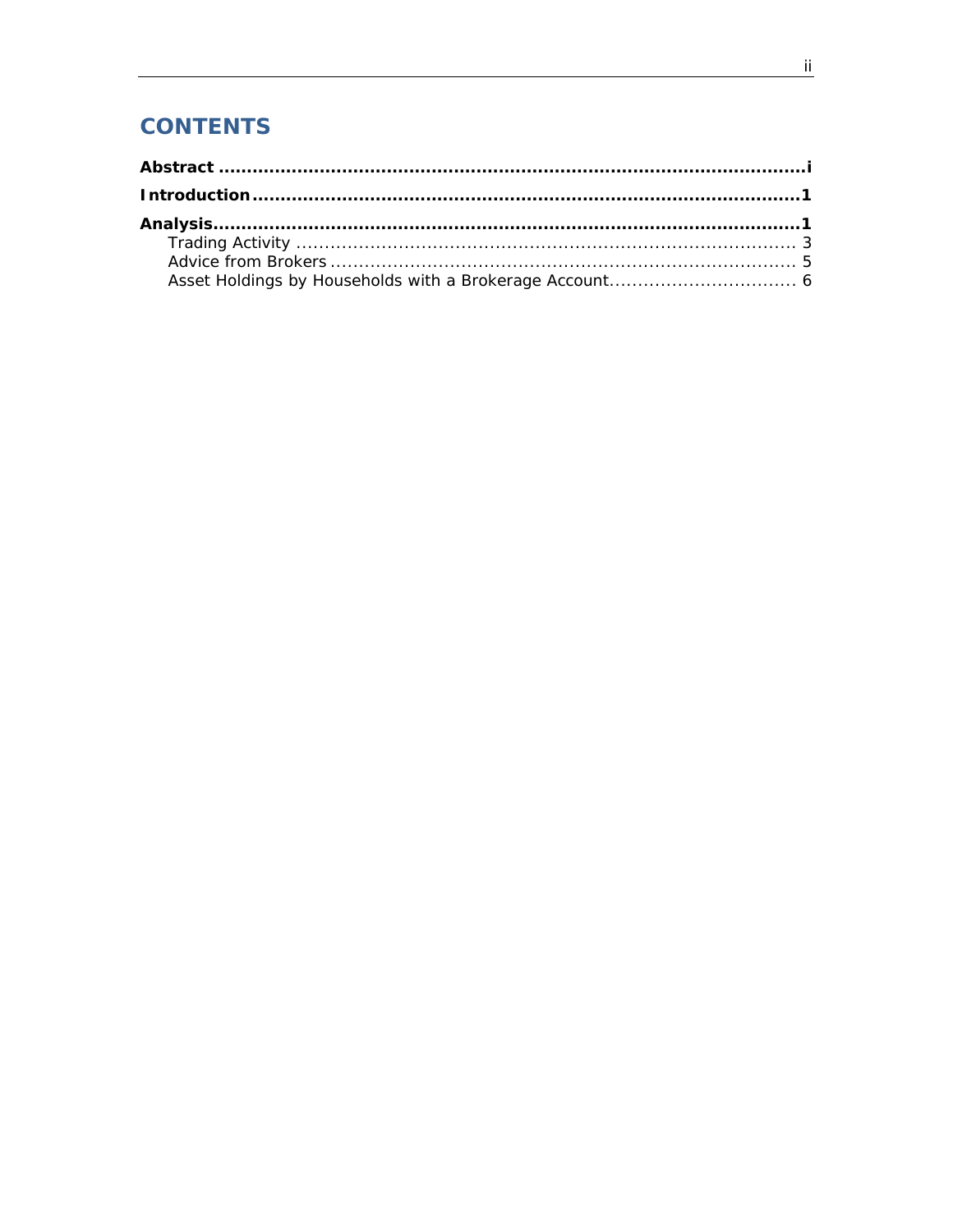## <span id="page-3-0"></span>**INTRODUCTION**

This document outlines the extent to which American households have brokerage accounts, use advice from brokers, and related issues.

The analysis is based on data from the Survey of Consumer Finances (SCF), a household survey. The SCF is normally conducted every three years and gathers information on families' balance sheets, pensions, income, and demographic characteristics. It is sponsored by the Federal Reserve Board (FRB) in cooperation with the Department of the Treasury, and administered by the National Organization for Research at the University of Chicago (NORC).

The unit of observation is a "primary economic unit" (PEU), defined as a single individual or couple (married or living together as partners) and all individuals who are financially dependent on that individual or couple. In most instances, the PEU and the household are identical. This document uses the terms PEU and household interchangeably.

The analysis is based on the 2001, 2004, 2007, 2010, and 2013 SCF waves. The sample size was approximately 4,500 PEUs in 2001, 2004, and 2007, and over 6,000 PEUs in 2010 and 2013.

The SCF oversamples wealthy households. Sampling weights are provided to correct for this oversampling and to extrapolate results to the U.S. population. This document applies sampling weights throughout.

#### <span id="page-3-1"></span>**ANALYSIS**

[Table 1](#page-3-2) shows the number of households with a brokerage account in 2013. Among the nation's 123 million households, 17 million owned a brokerage account. Of these, 3 million (15%) owned an individual retirement account (IRA) but no after-tax stocks, bonds, mutual funds, call money accounts, or margin loans; 9 million (55%) owned both an IRA and other assets, and 5 million (29%) did not own an IRA.

| Total             |  |  |
|-------------------|--|--|
| <b>Households</b> |  |  |
| Percent           |  |  |
| 16.0%             |  |  |
| 12.0%             |  |  |
| 72.0%             |  |  |
| 100.0%            |  |  |
|                   |  |  |

<span id="page-3-2"></span>

| Table 1. Ownership of Brokerage Accounts in the United States, by IRA |
|-----------------------------------------------------------------------|
| Ownership (2013)                                                      |

Source: 2013 SCF.

 $\check{ }$  Other assets include stocks, bonds, mutual funds, call money accounts, and margin loans. They exclude assets held in a DC plan.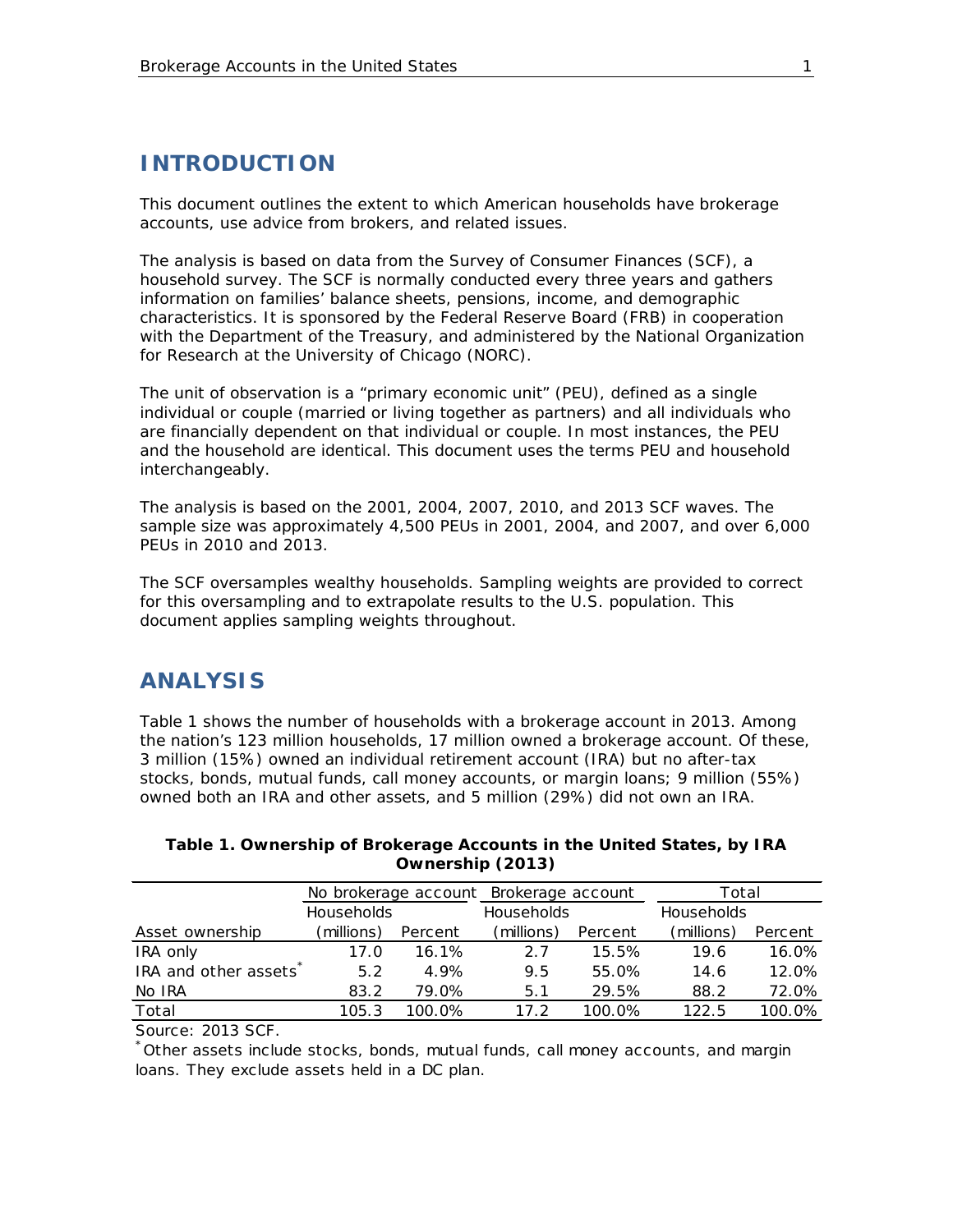[Table 2](#page-4-0) and [Figure 1](#page-4-1) show that the number of households with a brokerage account has declined over time, from over 19 million in 2001 to approximately 17 million in 2013. However, the number of households with only an IRA increased from 2 million in 2001 to 3 million in 2013.

| Households with brokerage account (millions) Households w/o |          |               |        |       |                |            |  |  |
|-------------------------------------------------------------|----------|---------------|--------|-------|----------------|------------|--|--|
|                                                             |          | IRA and other |        |       | brokerage acct | Total      |  |  |
| Year                                                        | IRA only | assets*       | No IRA | Total | (millions)     | (millions) |  |  |
| 2001                                                        | 1.7      | 12.2          | 5.5    | 19.4  | 87.1           | 106.5      |  |  |
| 2004                                                        | 1.7      | 10.0          | 6.0    | 17.8  | 94.4           | 112.1      |  |  |
| 2007                                                        | 2.4      | 9.7           | 5.0    | 17.0  | 99.1           | 116.1      |  |  |
| 2010                                                        | 2.9      | 9.4           | 5.0    | 17.3  | 100.3          | 117.6      |  |  |
| 2013                                                        | 27       | 9.5           | 5.1    | 17.2  | 105.3          | 122.5      |  |  |

<span id="page-4-0"></span>**Table 2. Ownership of Brokerage Accounts in the United States, by IRA Ownership and Year**

Source: 2001, 2004, 2007, 2010, and 2013 SCF.

\*Other assets include stocks, bonds, mutual funds, call money accounts, and margin loans. They exclude assets held in a DC plan.



<span id="page-4-1"></span>**Figure 1. Ownership of Brokerage Accounts in the United States, by IRA Ownership and Year**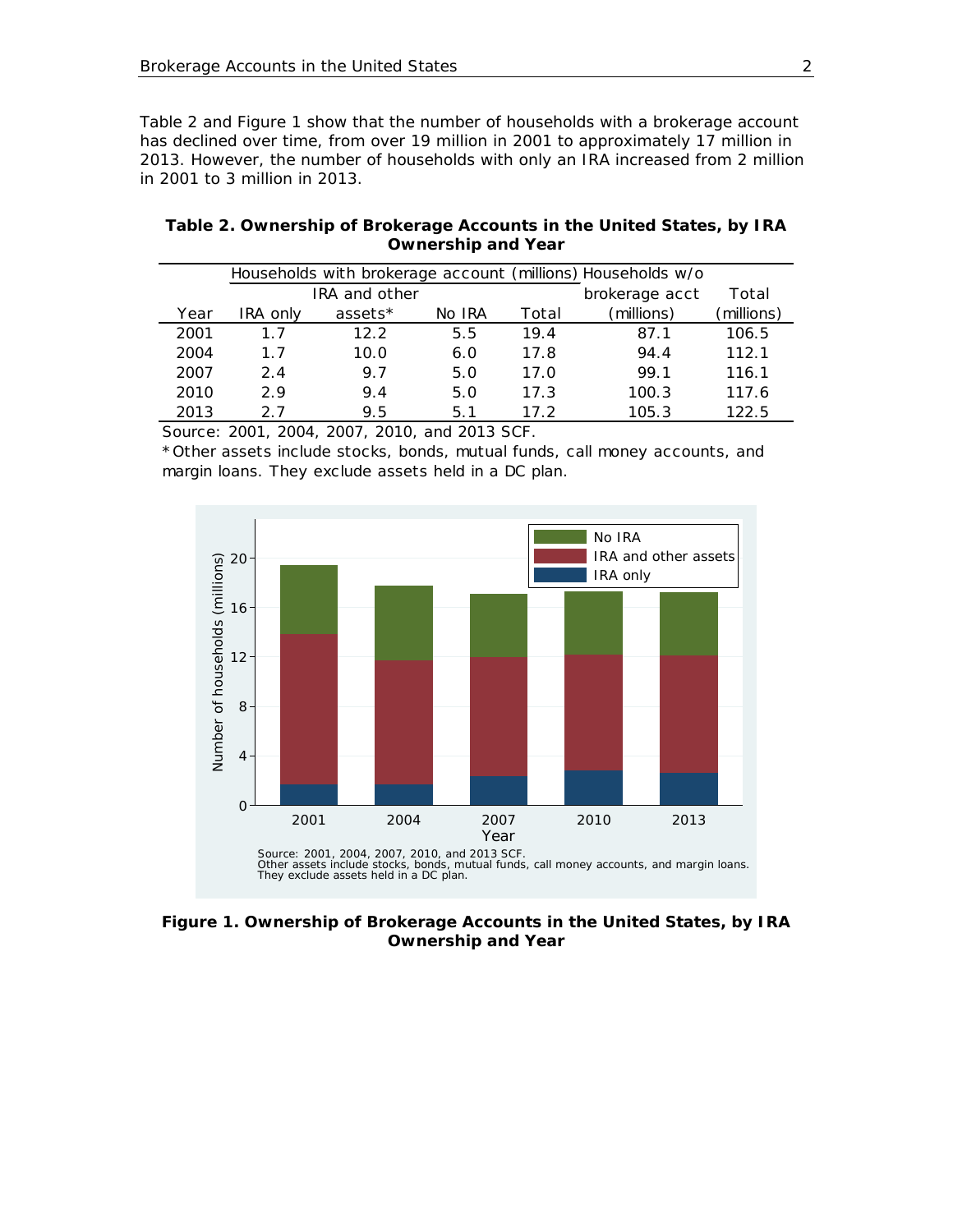Brokerage accounts are more common among higher-income households than among lower-income households [\(Table 3\)](#page-5-1). Only 3% of households in the bottom quartile of the income distribution had a brokerage account, compared with 50% in the top income decile. $<sup>1</sup>$  $<sup>1</sup>$  $<sup>1</sup>$ </sup>

| Income                                | Owns brokerage account |       |        |
|---------------------------------------|------------------------|-------|--------|
| category                              | No                     | Yes   | Total  |
| Bottom 25%                            | 97.2%                  | 2.8%  | 100.0% |
| $25\% - 50\%$                         | 93.3%                  | 6.7%  | 100.0% |
| $50\% - 75\%$                         | 86.7%                  | 13.3% | 100.0% |
| $75\% - 90\%$                         | 76.7%                  | 23.3% | 100.0% |
| Top 10%                               | 50.2%                  | 49.8% | 100.0% |
| Total                                 | 86.0%                  | 14.0% | 100.0% |
| $\sim$ $\sim$<br>$\sim$ $\sim$ $\sim$ |                        |       |        |

#### <span id="page-5-1"></span>**Table 3. Ownership of Brokerage Accounts in the United States, by Income Category (2013)**

Source: 2013 SCF.

#### <span id="page-5-0"></span>*Trading Activity*

i,

Households with brokerage accounts vary widely in the frequency with which they trade. As many as 35% of households did not trade at all in the year preceding the 2013 SCF interview, and 30% traded only one to three times [\(Table 4](#page-6-0) and [Figure 2\)](#page-6-1). In contrast, 18% traded at least once a month, and 4% made 100 or more trades over the preceding year. Trading frequencies were roughly consistent across years; also see below.

<span id="page-5-2"></span> $1$  For this purpose, income categories are based on "normal income," i.e., income adjusted for unusual fluctuations.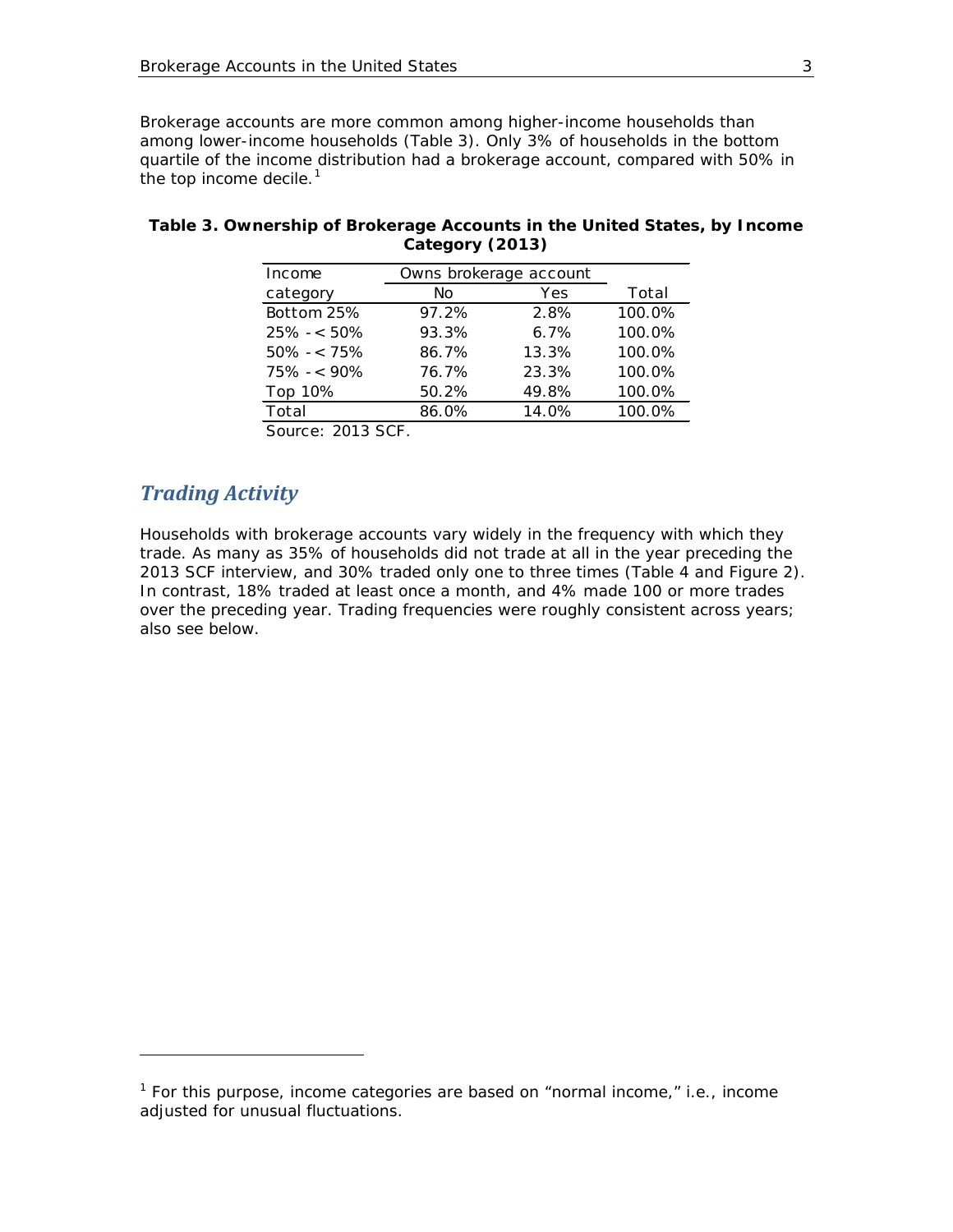| Annual trades                                     | 2001  | 2004  | 2007   | 2010   | 2013   |  |  |  |  |
|---------------------------------------------------|-------|-------|--------|--------|--------|--|--|--|--|
| Households (millions):                            |       |       |        |        |        |  |  |  |  |
| Zero                                              | 5.0   | 6.2   | 5.8    | 5.9    | 6.0    |  |  |  |  |
| $1 - 3$                                           | 6.3   | 5.9   | 4.8    | 5.2    | 5.2    |  |  |  |  |
| $4 - 11$                                          | 4.3   | 3.2   | 3.1    | 3.3    | 2.9    |  |  |  |  |
| $12 - 49$                                         | 2.7   | 1.9   | 2.6    | 2.1    | 2.0    |  |  |  |  |
| 50-99                                             | 0.4   | 0.2   | 0.3    | 0.4    | 0.4    |  |  |  |  |
| $100+$                                            | 0.6   | 0.4   | 0.6    | 0.5    | 0.6    |  |  |  |  |
| Total                                             | 19.4  | 17.8  | 17.0   | 17.3   | 17.2   |  |  |  |  |
| Fractions of households with a brokerage account: |       |       |        |        |        |  |  |  |  |
| Zero                                              | 25.7% | 34.7% | 33.9%  | 33.9%  | 35.1%  |  |  |  |  |
| 1 0                                               | 22.72 | 22.30 | 20.101 | 20.001 | 20.001 |  |  |  |  |

<span id="page-6-0"></span>

|  | Table 4. Trading Frequency among Holders of Brokerage Accounts, by Year |  |  |
|--|-------------------------------------------------------------------------|--|--|
|  |                                                                         |  |  |

| . . actions of howoonolas think a shortchage accounti |        |        |        |        |        |
|-------------------------------------------------------|--------|--------|--------|--------|--------|
| Zero                                                  | 25.7%  | 34.7%  | 33.9%  | 33.9%  | 35.1%  |
| $1 - 3$                                               | 32.6%  | 33.1%  | 28.1%  | 30.0%  | 30.0%  |
| $4 - 11$                                              | 22.2%  | 18.1%  | 18.1%  | 18.8%  | 16.8%  |
| $12 - 49$                                             | 14.0%  | 10.5%  | 15.1%  | 11.9%  | 11.9%  |
| 50-99                                                 | 2.2%   | 1.2%   | 1.5%   | 2.6%   | 2.3%   |
| $100+$                                                | 3.3%   | 2.5%   | 3.3%   | 2.7%   | 3.8%   |
| Total                                                 | 100.0% | 100.0% | 100.0% | 100.0% | 100.0% |

Source: 2001, 2004, 2007, 2010, and 2013 SCF.



#### <span id="page-6-1"></span>**Figure 2. Trading Frequency among Holders of Brokerage Accounts, by Year**

[Table 5](#page-7-1) displays additional summary statistics of trading frequency. At the median, households reported trading twice in the year preceding each survey. The year in which high-frequency trading was most common depends on one's definition of highfrequency trading. For example, the 90th percentile was highest in 2001 and 2013, but the fraction of households that traded at least 12 times per year was highest in 2007.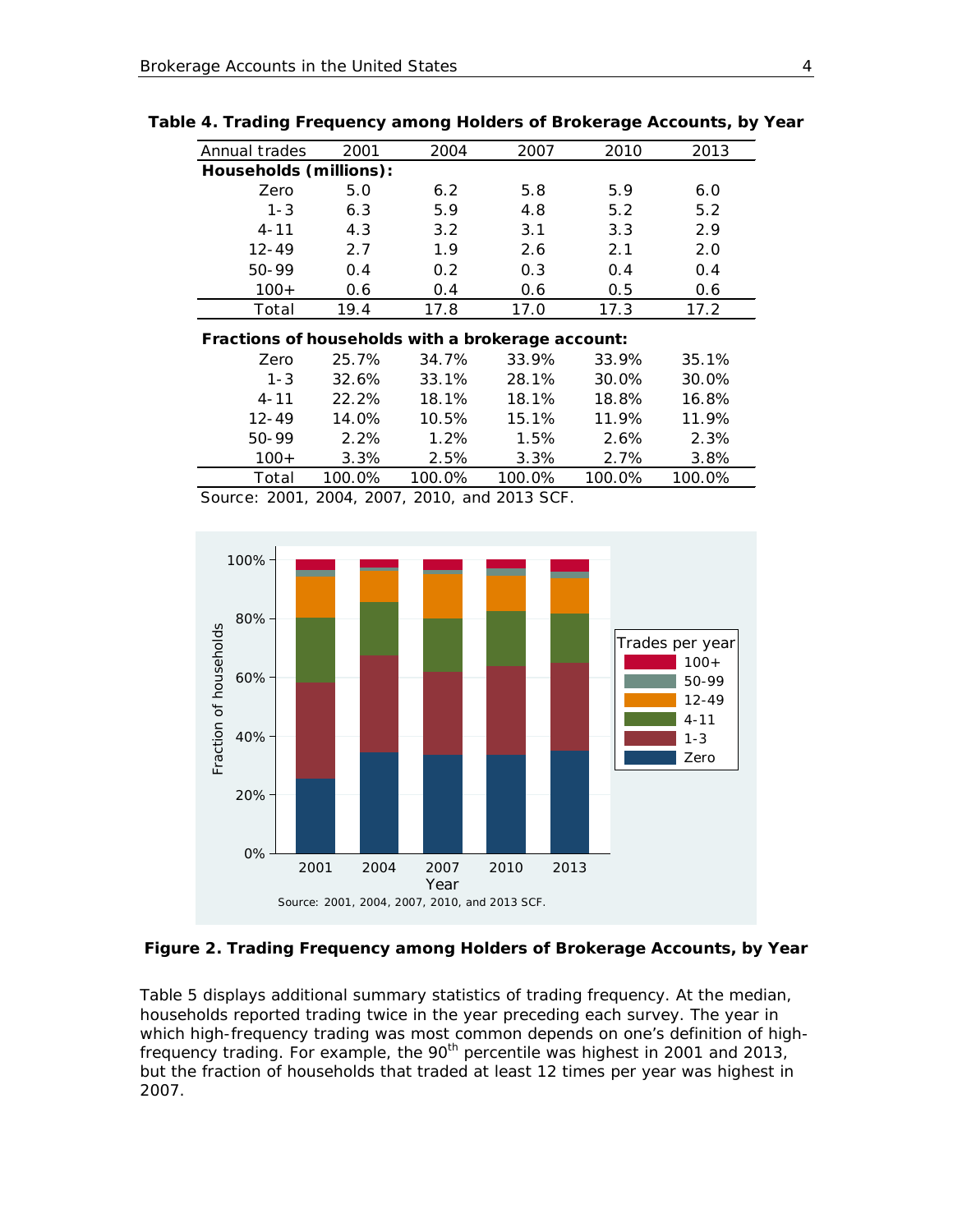|      |        |      |      |      |      |          |                     | $#$ Trades  |
|------|--------|------|------|------|------|----------|---------------------|-------------|
|      |        |      |      |      |      | Fraction |                     | excl. high- |
|      |        |      |      |      |      | trading  | Number of frequency |             |
|      |        | 75th | 90th | 95th | 99th | at least | trades*             | traderst    |
| Year | Median | Pctl | Pctl | Pctl | Pctl | monthly  | (millions)          | (millions)  |
| 2001 | 2      | 8    | 24   | 50   | 250  | 19.5%    | 348.7               | 167.8       |
| 2004 | 2      | 5    | 12   | 26   | 260  | 14.1%    | 252.4               | 113.6       |
| 2007 | 2      | 8    | 20   | 45   | 250  | 19.9%    | 896.1               | 143.5       |
| 2010 | 2      | 6    | 20   | 50   | 156  | 17.2%    | 1,509.0             | 138.8       |
| 2013 | 2      | 6    | 24   | 50   | 260  | 18.0%    | 370.4               | 138.0       |

<span id="page-7-1"></span>**Table 5. Summary Statistics of Trading Frequency among Holders of Brokerage Accounts, by Year**

\*Lower bound due to top-coding; see text.

†Excludes trades by respondents who traded 250+ times per year. Source: 2001, 2004, 2007, 2010, and 2013 SCF.

The total number of trades varied widely over time, from 252 million in 2004 to 1.5 billion in 2010. These statistics are subject to two caveats. First, trading frequency is top-coded in the public release version of the SCF at 300 per period. For example, "500 per month" is recorded as "300 per month." (There are between 12 and 22 topcoded responses in every wave.) The total number of trades in [Table 5](#page-7-1) is therefore a lower bound. Second, trade frequencies are heavily skewed with a relatively small number of people responsible for the majority of trades. The last column in [Table 5](#page-7-1) shows the total number of trades excluding trades made by people who reported 250 or more trades per year. This subset of trades numbered 138 million in 2013, which is higher than it was in 2004 (114 million) but lower than in 2001 (168 million).

#### <span id="page-7-0"></span>*Advice from Brokers*

l

The SCF asks about sources of information used to make decisions about saving and investments, and respondents could give multiple answers.<sup>[2](#page-7-2)</sup> Not surprisingly, 2001 ([Table](#page-8-1) 6 and [Figure 3\)](#page-8-2). The change may reflect increasing popularity of households with a brokerage account were much more likely to use advice from brokers for their saving and investment decisions. In 2013, 4.6 million households with a brokerage account (27%) used brokers' advice, compared with 6% of households without a brokerage account. However, the role of brokers appears to have diminished over time. While in 2013, 4.6 million households with a brokerage account (27%) used brokers' advice, that figure was down from 6.8 million (35%) in internet-based brokerage firms.

<span id="page-7-2"></span> $2$  The survey question varied by whether the interview was conducted in person or over the telephone. The former question is "What sources of information do you (and your family) use to make decisions about saving and investments?" and the telephone version is "Please tell me which sources of information do you (and your family) use to make decisions about saving and investments?"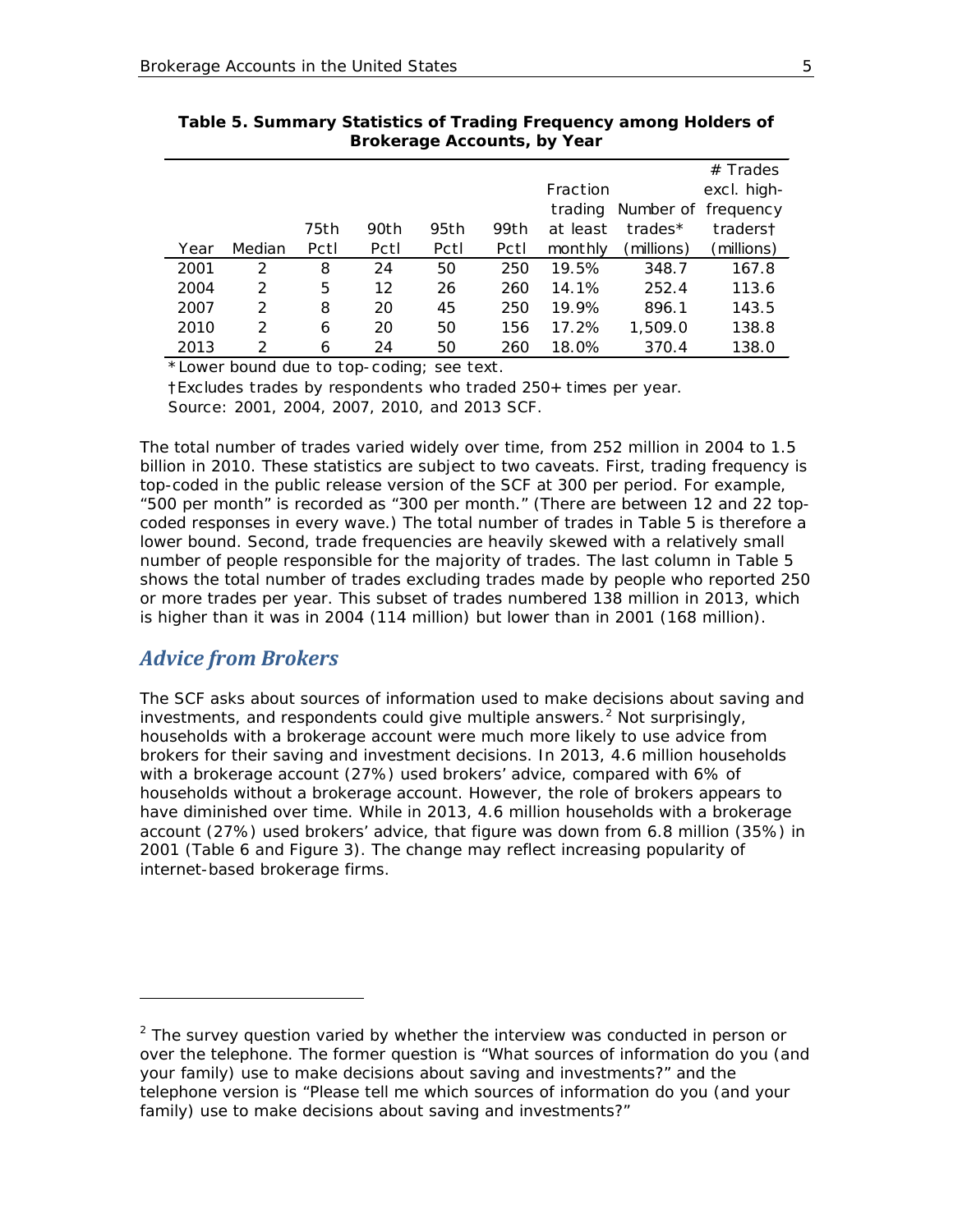|      |           | Number of households (millions) |       |           | Fraction of households |       |
|------|-----------|---------------------------------|-------|-----------|------------------------|-------|
|      | Without   | With                            |       | Without   | With                   |       |
|      | brokerage | brokerage                       |       | brokerage | brokerage              |       |
| Year | account   | account                         | Total | account   | account                | Total |
| 2001 | 6.0       | 6.8                             | 12.8  | $6.9\%$   | 35.0%                  | 12.0% |
| 2004 | 6.9       | 5.6                             | 12.5  | 7.3%      | 31.8%                  | 11.2% |
| 2007 | 7.3       | 5.7                             | 13.0  | 7.4%      | 33.4%                  | 11.2% |
| 2010 | 5.7       | 4.4                             | 10.1  | 5.6%      | 25.6%                  | 8.6%  |
| 2013 | 6.0       | 4.6                             | 10.6  | 5.7%      | 26.7%                  | 8.6%  |

<span id="page-8-1"></span>

| Table 6. Number and Fraction of Households Using Saving/Investment |
|--------------------------------------------------------------------|
| Advice from Brokers, by Year                                       |

Source: 2001, 2004, 2007, 2010, and 2013 SCF.



<span id="page-8-2"></span>**Figure 3. Fraction of Households Using Saving/Investment Advice from Brokers, by Year**

#### <span id="page-8-0"></span>*Asset Holdings by Households with a Brokerage Account*

i,

[Table 7](#page-9-0) shows summary statistics regarding the holdings of select asset categories by households with a brokerage account. The upper panel shows after-tax asset categories: stocks, bonds, and mutual funds, i.e., assets that are commonly held through a brokerage account.<sup>[3](#page-8-3)</sup> They further include assets and liabilities directly associated with a brokerage account, namely call money accounts (which hold money received from the sale of securities until the money is reinvested) and margin loans. All amounts are recorded as zero or positive in the SCF, but to indicate that

<span id="page-8-3"></span> $3$  Mutual funds include hedge funds and real estate investment trusts (REITs).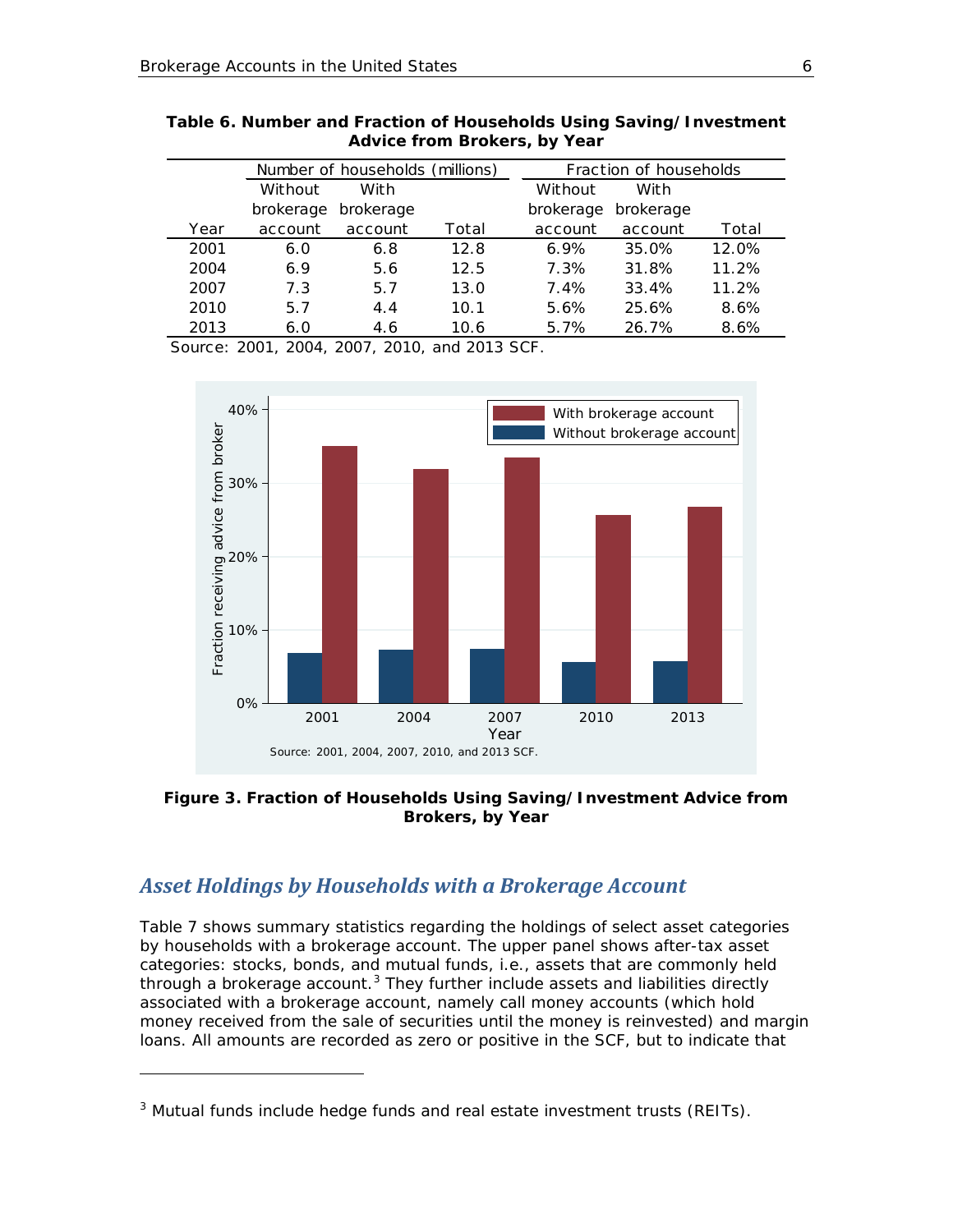margin loans are a liability, we display margin loans as negative numbers in the table. The lower panel of the table shows tax-sheltered assets in IRA and defined contribution (DC) pension plans. In 2013, the median household owned \$6,200 in stocks and \$0 in the other four after-tax asset types. While less than one-half of households reported owning bonds, mutual funds, or call money accounts, 77% owned at least one type of after-tax asset in the table, and the median amount owned was \$35,100. The average amount held in stocks was about \$248,000, followed by \$221,000 in mutual funds, \$51,000 in bonds, and \$24,000 in call money. The average margin loan was about  $$2,000<sup>4</sup>$  $$2,000<sup>4</sup>$  $$2,000<sup>4</sup>$  In the aggregate, households with a brokerage account owned \$4.3 trillion in stocks, \$3.8 trillion in mutual funds, \$0.9 trillion in bonds, and 0.4 trillion in call money accounts, for an after-tax total of \$9.3 trillion. Most households with a brokerage account owned an IRA or DC pension plan with average balances of \$237,000 and \$140,000, respectively. (In this table and the next, Keogh plan balances are included among IRA balances.) The total combined after-tax and tax-sheltered asset holdings of households with a brokerage account were \$15.8 trillion in 2013.

|                       | Fraction |         | 75th       |          | <b>Sum</b>    |
|-----------------------|----------|---------|------------|----------|---------------|
| Asset category        | non-zero | Median  | percentile | Mean     | (\$ billions) |
| After-tax assets:     |          |         |            |          |               |
| <b>Stocks</b>         | 61.6%    | 6.200   | 100,000    | 248,327  | 4.274.9       |
| <b>Bonds</b>          | 7.0%     | 0       | O          | 51,119   | 880.0         |
| Mutual funds          | 31.1%    | 0       | 25,000     | 221.024  | 3.804.9       |
| Call money account    | 13.3%    | 0       | Ω          | 23,805   | 409.8         |
| Margin loans          | 1.1%     | O       | O          | $-2,055$ | $-35.4$       |
| Subtotal              | 76.6%    | 35,100  | 291,000    | 542,219  | 9,334.2       |
| Tax-sheltered assets: |          |         |            |          |               |
| <b>IRA</b> balances   | 70.8%    | 44,000  | 200,000    | 237.111  | 4,081.8       |
| DC plan balance       | 52.5%    | 2,000   | 160,000    | 139,970  | 2,409.6       |
| Total                 | 95.8%    | 273,000 | 772,000    | 919,301  | 15,825.6      |

<span id="page-9-0"></span>**Table 7. Holdings of Select Asset Types by Households with a Brokerage Account (2013)**

Source: 2013 SCF.

i,

Note: Mutual funds include hedge funds and REITs. IRA balances include Keogh plans.

[Table 8](#page-10-0) and [Figure 4](#page-10-1) show how aggregate asset holdings among households with a brokerage account have evolved over time. All figures are in nominal dollars, i.e., not adjusted for inflation. Assets generally increased, though the 2004 and 2010 aftertax figures were depressed after declines in the equity markets in 2000-2002 and 2008-2009.

<span id="page-9-1"></span><sup>&</sup>lt;sup>4</sup> Only about 1% of households with a brokerage account had a margin loan, and their average balance was about \$193,000 (not shown in the table).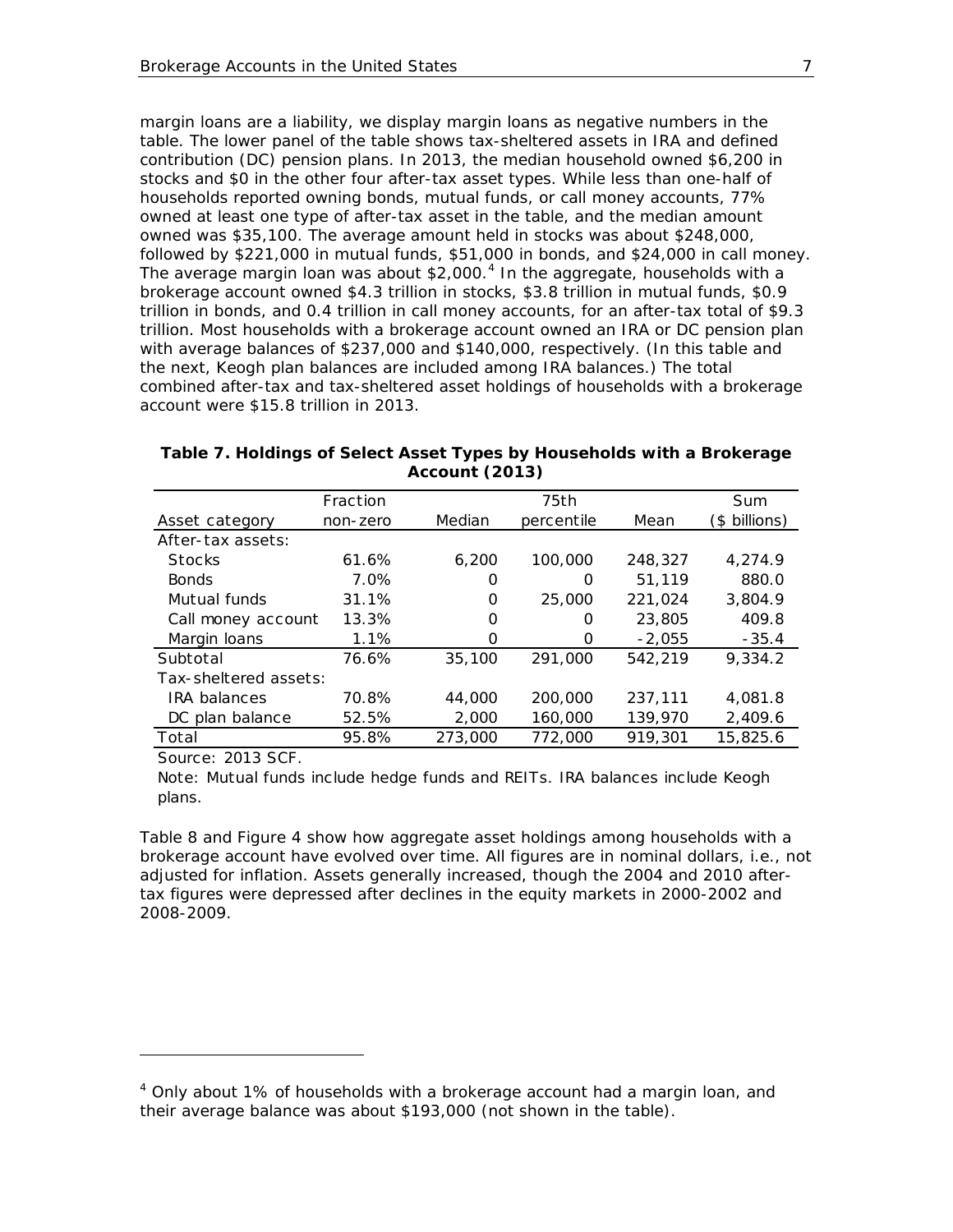|      | After-tax assets |               |              |         |            |          |            |          |          |
|------|------------------|---------------|--------------|---------|------------|----------|------------|----------|----------|
|      | Margin           |               |              | Mutual  | Call money |          | <b>IRA</b> | DC plan  |          |
| Year | loans            | <b>Stocks</b> | <b>Bonds</b> | funds   | accounts   | Subtotal | balances   | balances | Total    |
| 2001 | $-61.5$          | 3,945.6       | 836.5        | 1.882.1 | 289.0      | 6.891.8  | 2.104.6    | 1,399.7  | 10.396.1 |
| 2004 | $-70.7$          | 3.269.0       | 1,004.0      | 2.297.6 | 220.7      | 6,720.6  | 2.073.3    | 1,500.1  | 10.294.0 |
| 2007 | $-43.9$          | 4,063.8       | 939.8        | 3,104.0 | 202.4      | 8.266.0  | 2.468.9    | 2,135.1  | 12,870.0 |
| 2010 | $-45.0$          | 3.117.2       | 997.8        | 3,305.7 | 350.3      | 7.726.0  | 3.213.4    | 2.606.0  | 13,545.4 |
| 2013 | - 35.4           | 4.274.9       | 880.0        | 3.804.9 | 409.8      | 9.334.2  | 4,081.8    | 2,409.6  | 15,825.6 |

<span id="page-10-0"></span>**Table 8. Aggregate Holdings of Select Asset Types by Households with a Brokerage Account, by Year (\$ billions)**

Source: 2001, 2004, 2007, 2010, and 2013 SCF.

Note: Mutual funds include hedge funds and REITs, except in 2001. IRA balances include Keogh plans. All amounts in nominal dollars.



<span id="page-10-1"></span>**Figure 4. Aggregate Holdings of Select Asset Types by Households with a Brokerage Account, by Year (\$ billions)**